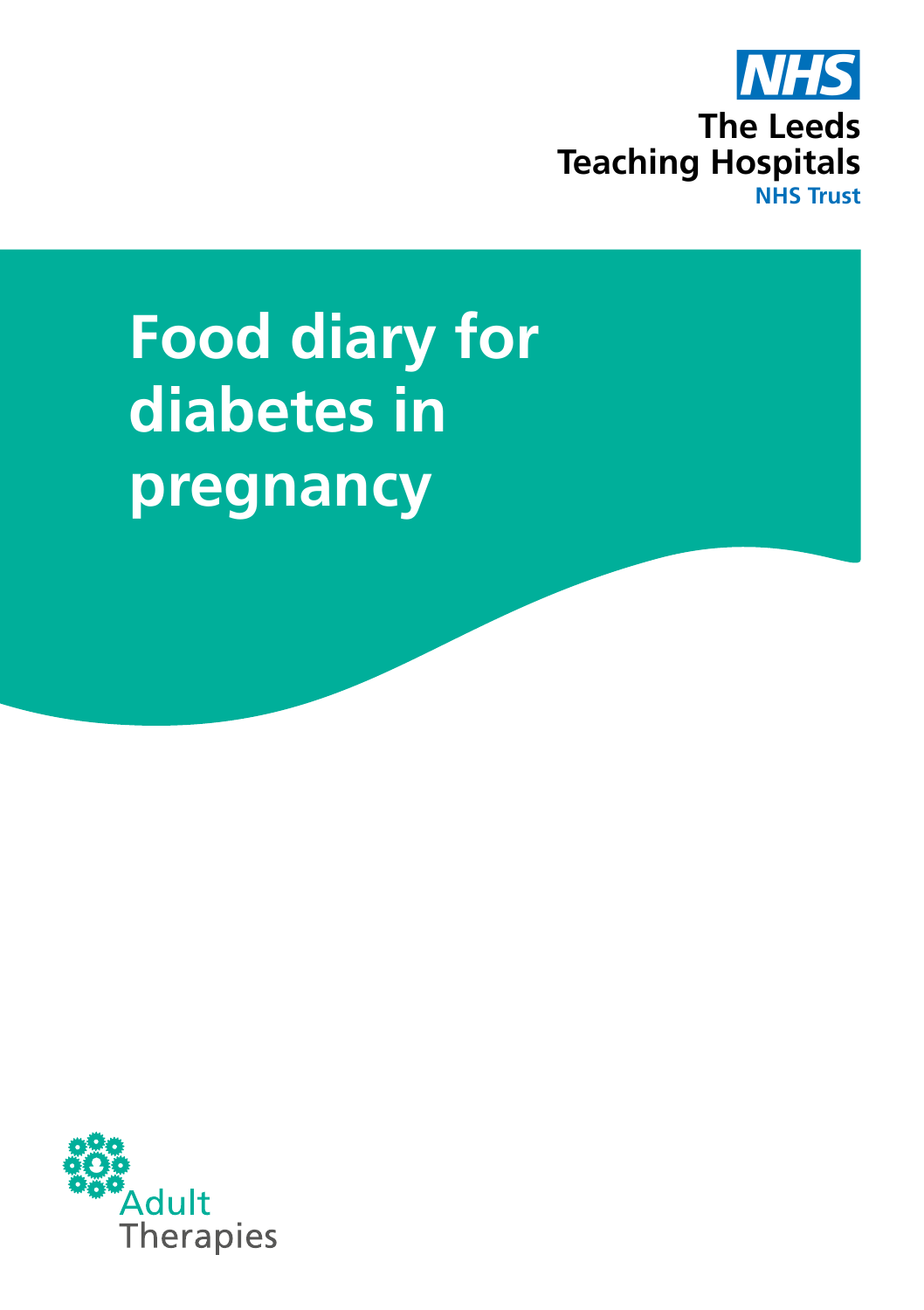Please keep a record of what you eat and drink over the next 5 days and bring it to your next clinic appointment.

# **Why keep a food diary?**

Keeping a record of what you eat can help you

- **-** Remember good choices
- **-** See where to make changes
- **-** Find patterns in your blood glucose levels

This helps you and your diabetes team to decide on your treatment options.

Try to include as much information and detail as possible

- **-** Include weight or size of your portion and cooking methods
- **-** Don't forget to include snacks and drinks you have during the day and in the evening, there is space between meals to add these

Make a note of any questions to ask your diabetes team at your next appointment or anything unusual in the comments section.

#### **Targets:**

Before breakfast - below 5.3mmol/l

One hour after meals - below 7.8mmol/l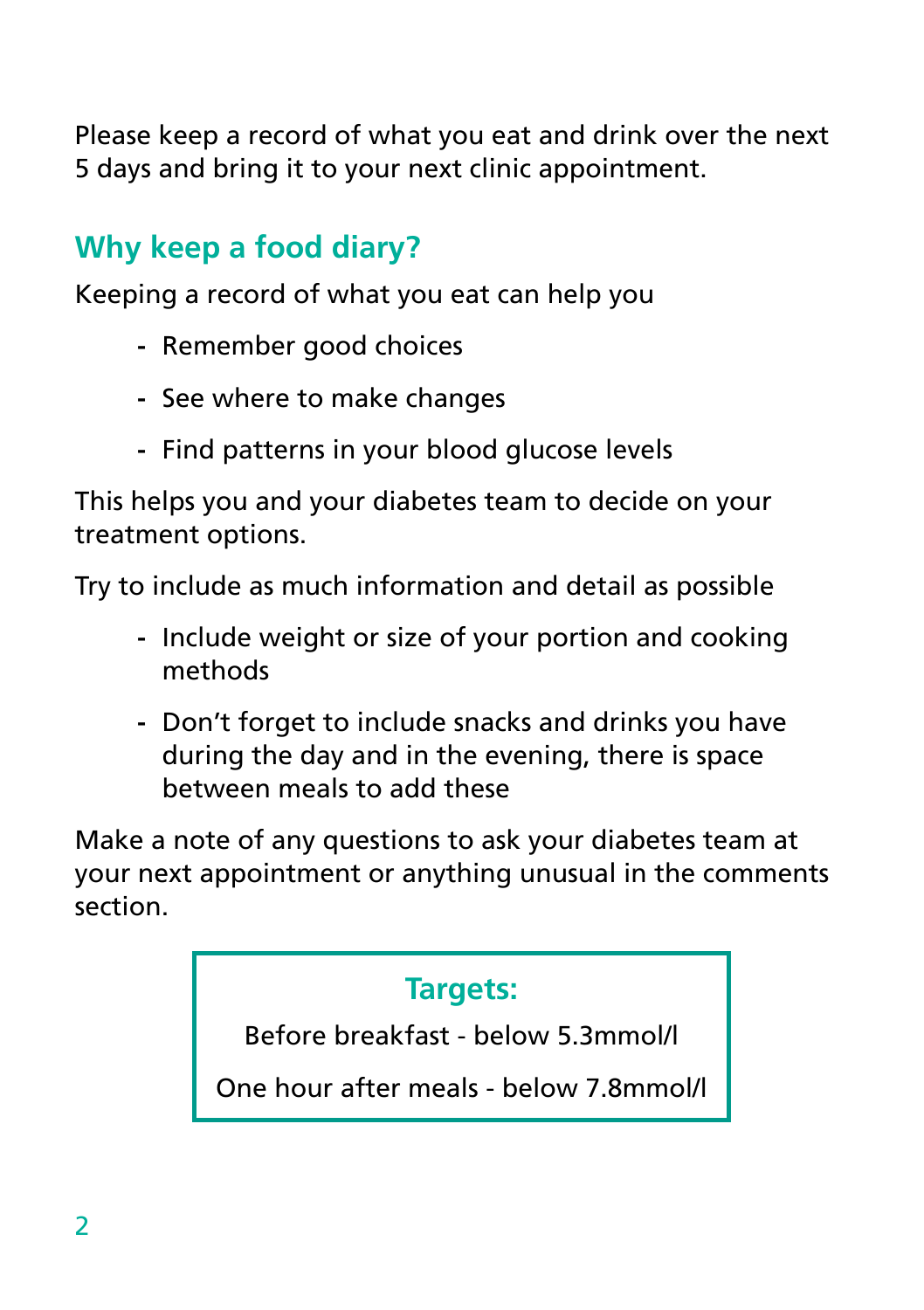| Time              | <b>Food and Drink</b> | <b>Blood Glucose</b>  |                         |          |
|-------------------|-----------------------|-----------------------|-------------------------|----------|
|                   |                       | <b>Before</b><br>Meal | 1 hour<br>After<br>Meal | Comments |
| <b>Breakfast</b>  |                       | *                     | *                       |          |
| Mid<br>Morning    |                       |                       |                         |          |
| Lunch             |                       |                       | *                       |          |
| Mid<br>Afternoon  |                       |                       |                         |          |
| Evening<br>Meal   |                       |                       | *                       |          |
| During<br>Evening |                       |                       |                         |          |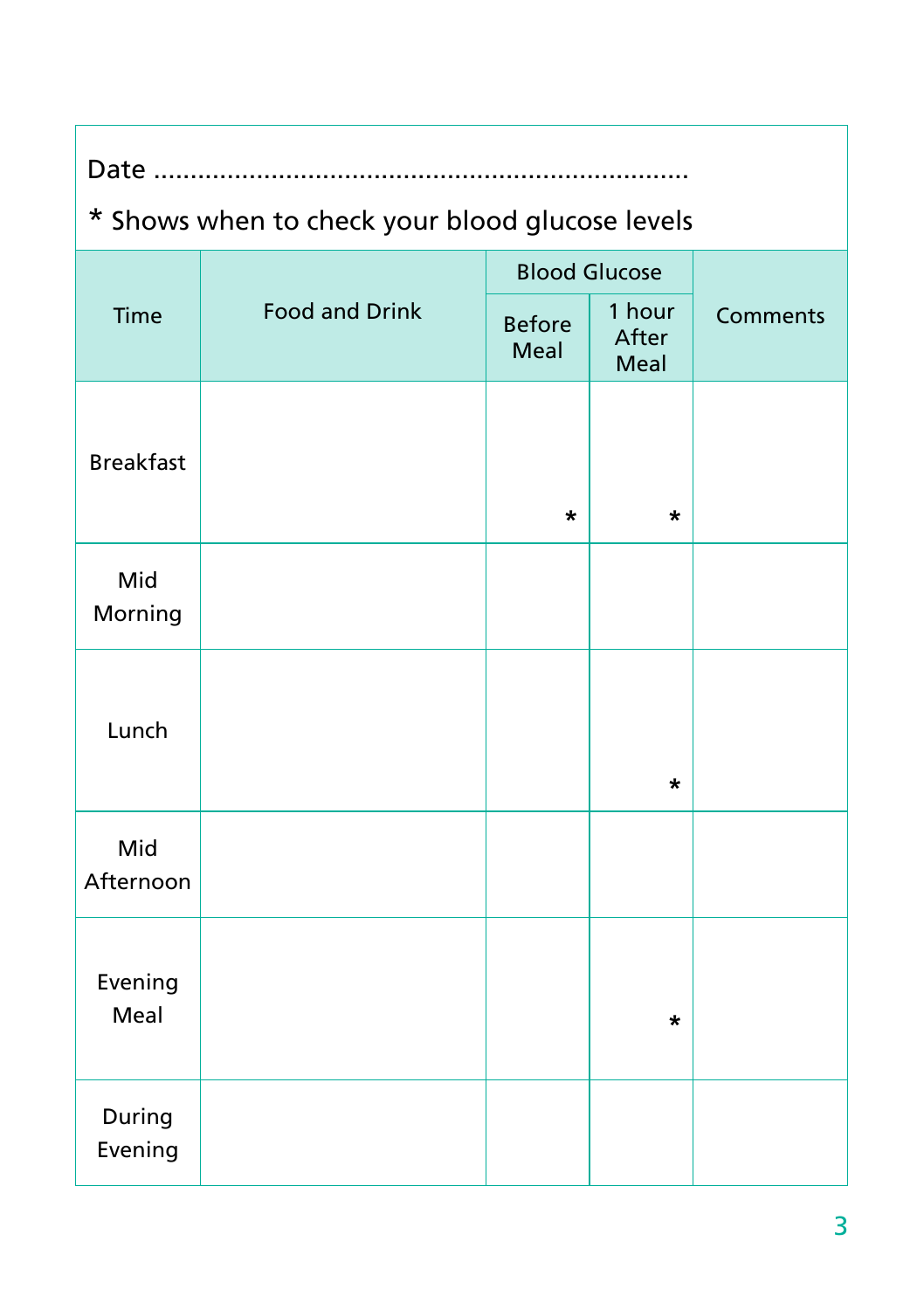|                   | <b>Food and Drink</b> | <b>Blood Glucose</b>  |                         |                 |
|-------------------|-----------------------|-----------------------|-------------------------|-----------------|
| Time              |                       | <b>Before</b><br>Meal | 1 hour<br>After<br>Meal | <b>Comments</b> |
| <b>Breakfast</b>  |                       | *                     | $\star$                 |                 |
| Mid<br>Morning    |                       |                       |                         |                 |
| Lunch             |                       |                       | *                       |                 |
| Mid<br>Afternoon  |                       |                       |                         |                 |
| Evening<br>Meal   |                       |                       | $\star$                 |                 |
| During<br>Evening |                       |                       |                         |                 |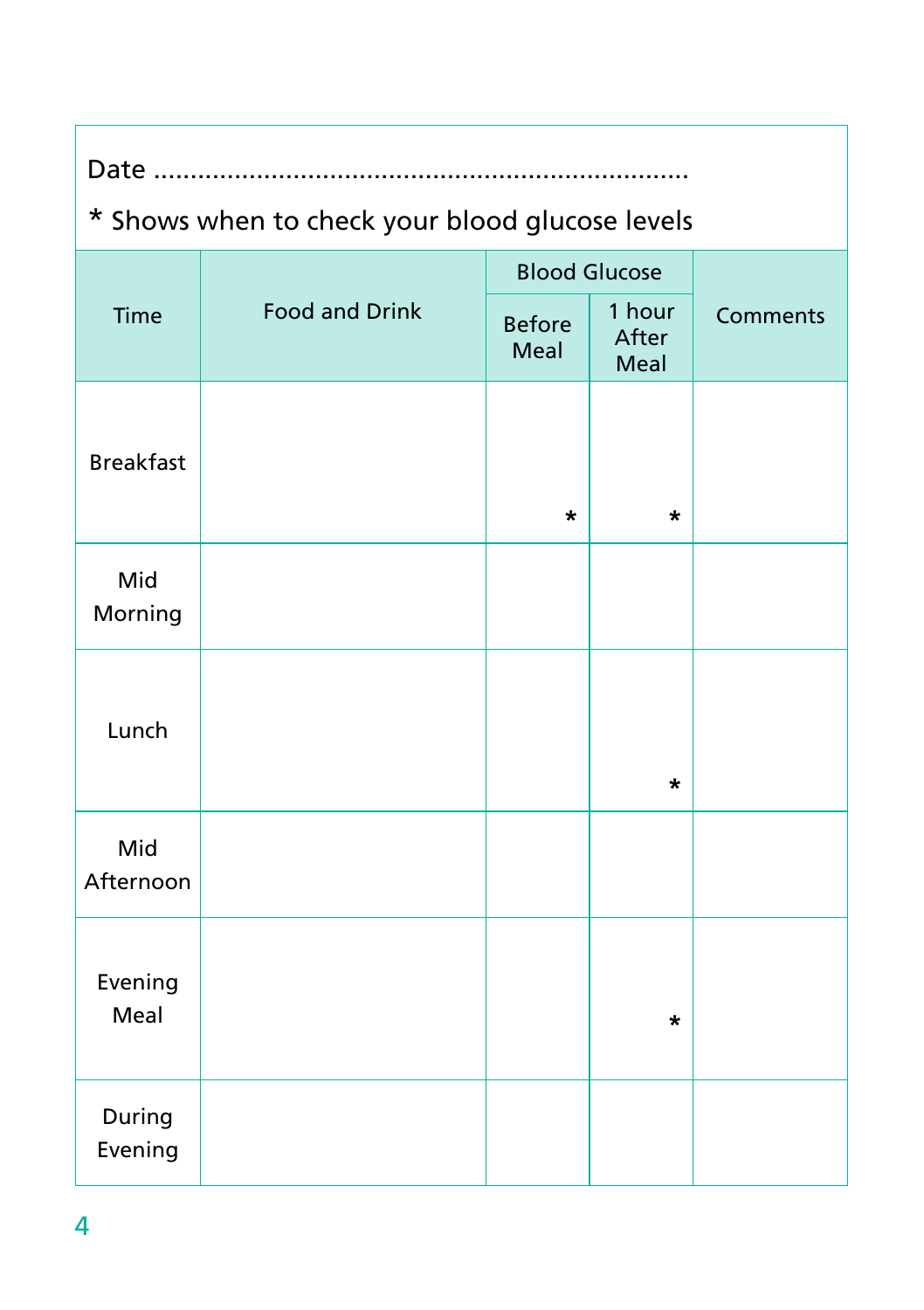| Time              | <b>Food and Drink</b> | <b>Blood Glucose</b>  |                         |          |
|-------------------|-----------------------|-----------------------|-------------------------|----------|
|                   |                       | <b>Before</b><br>Meal | 1 hour<br>After<br>Meal | Comments |
| <b>Breakfast</b>  |                       | *                     | *                       |          |
| Mid<br>Morning    |                       |                       |                         |          |
| Lunch             |                       |                       | *                       |          |
| Mid<br>Afternoon  |                       |                       |                         |          |
| Evening<br>Meal   |                       |                       | *                       |          |
| During<br>Evening |                       |                       |                         |          |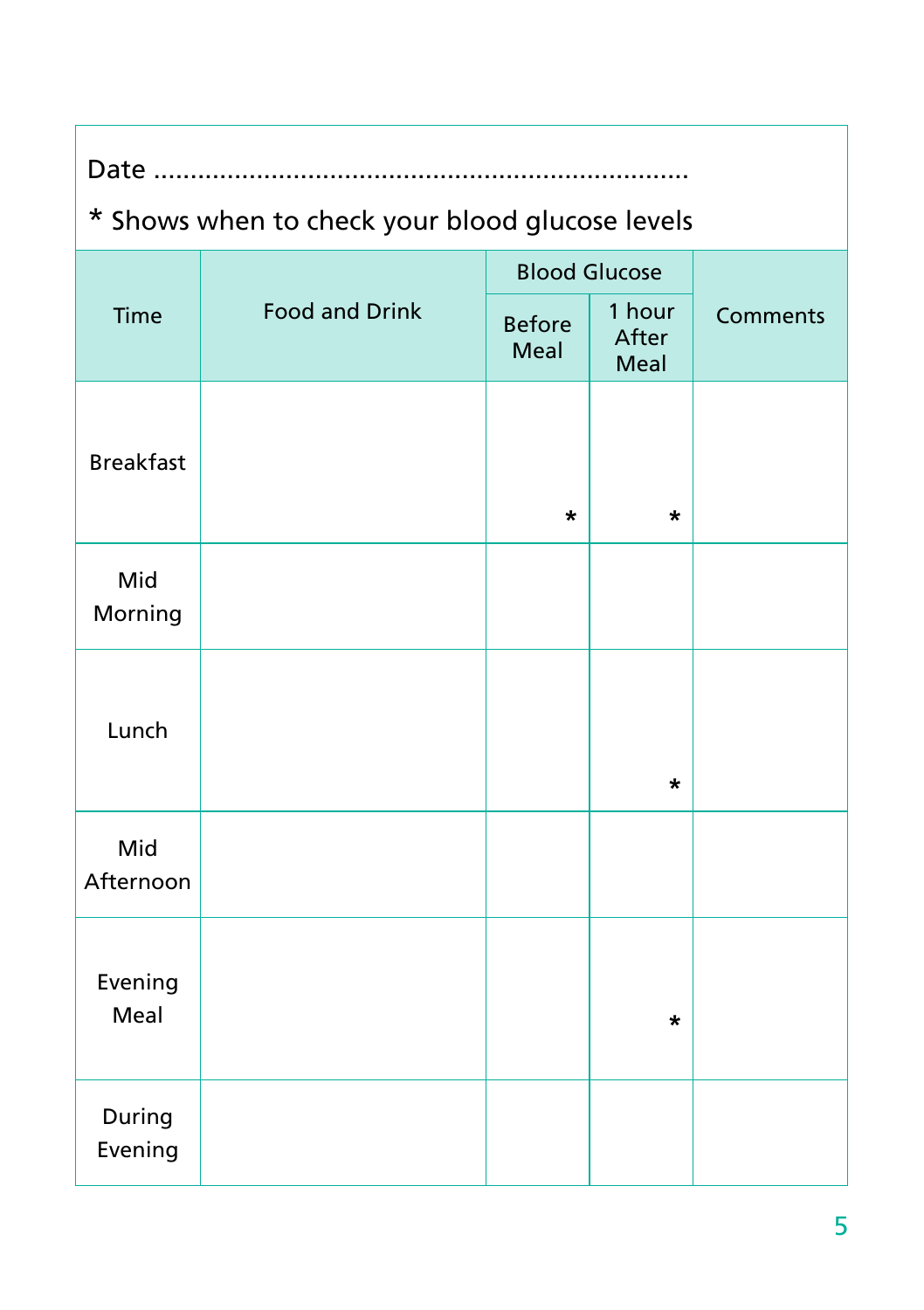|                   | <b>Food and Drink</b> | <b>Blood Glucose</b>  |                         |                 |
|-------------------|-----------------------|-----------------------|-------------------------|-----------------|
| Time              |                       | <b>Before</b><br>Meal | 1 hour<br>After<br>Meal | <b>Comments</b> |
| <b>Breakfast</b>  |                       | $\star$               | *                       |                 |
| Mid<br>Morning    |                       |                       |                         |                 |
| Lunch             |                       |                       | $\star$                 |                 |
| Mid<br>Afternoon  |                       |                       |                         |                 |
| Evening<br>Meal   |                       |                       | *                       |                 |
| During<br>Evening |                       |                       |                         |                 |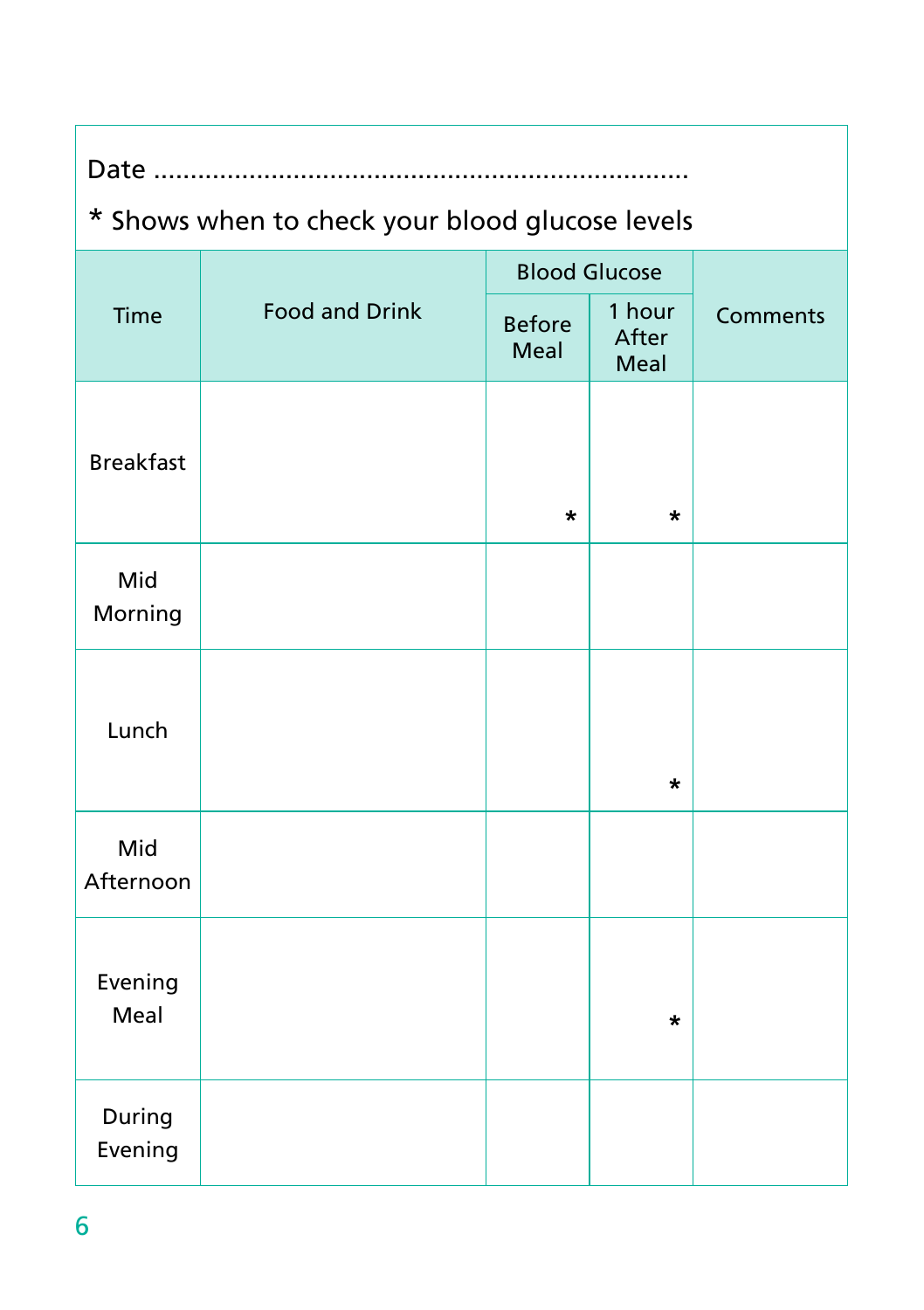| Time              | <b>Food and Drink</b> | <b>Blood Glucose</b>  |                         |          |
|-------------------|-----------------------|-----------------------|-------------------------|----------|
|                   |                       | <b>Before</b><br>Meal | 1 hour<br>After<br>Meal | Comments |
| <b>Breakfast</b>  |                       | *                     | *                       |          |
| Mid<br>Morning    |                       |                       |                         |          |
| Lunch             |                       |                       | *                       |          |
| Mid<br>Afternoon  |                       |                       |                         |          |
| Evening<br>Meal   |                       |                       | *                       |          |
| During<br>Evening |                       |                       |                         |          |